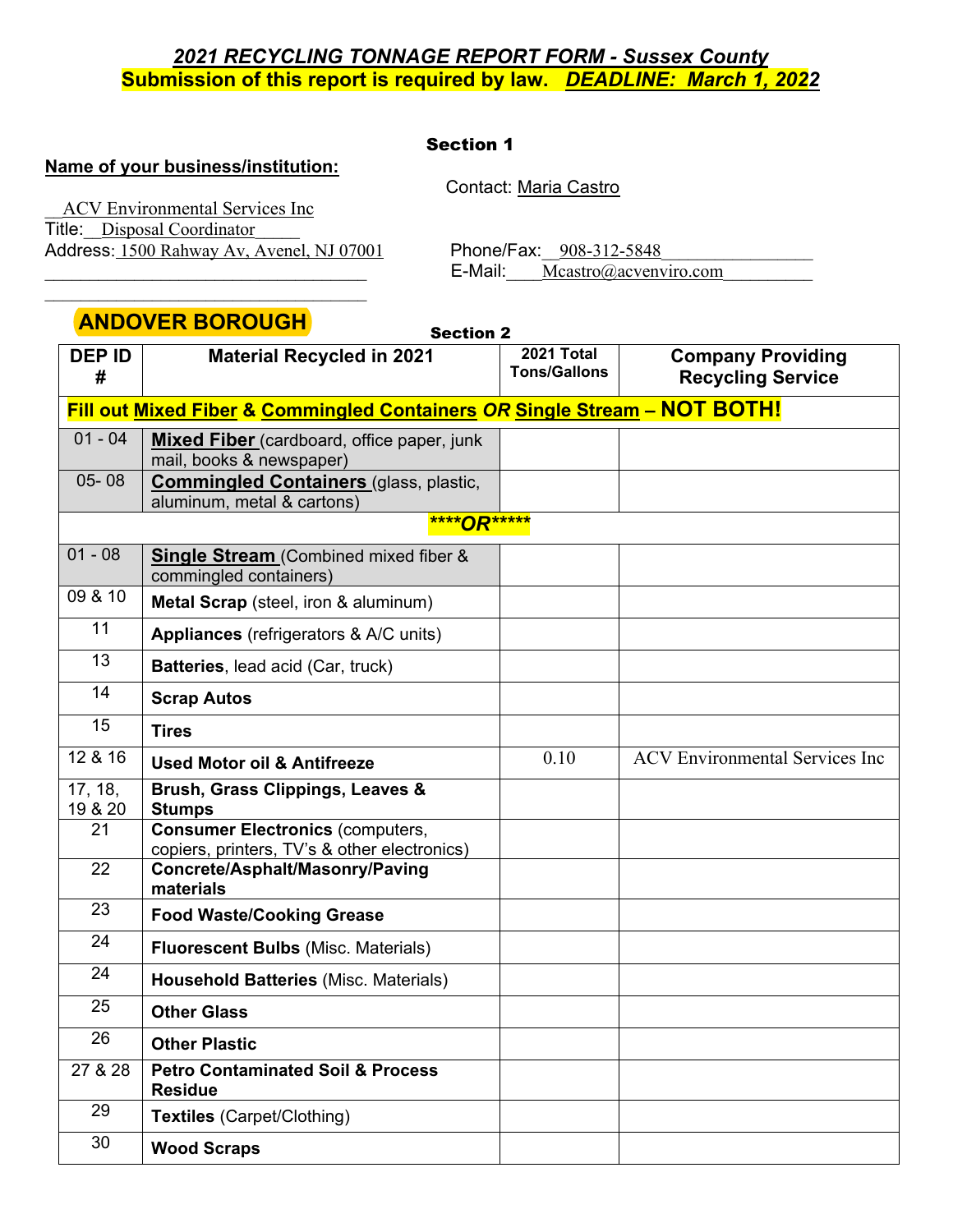## Section 1

## **Name of your business/institution:**

Contact: Maria Castro

\_\_ACV Environmental Services Inc Title: Disposal Coordinator Address: 1500 Rahway Av, Avenel, NJ 07001 Phone/Fax: 908-312-5848

 $\mathcal{L}_\text{max}$ 

 $E$ -Mail: Mcastro@acvenviro.com

# **BRANCHVILLE**

|                    | <u> VIIIVIII EEE</u><br><b>Section 2</b>                                                |                                   |                                                      |
|--------------------|-----------------------------------------------------------------------------------------|-----------------------------------|------------------------------------------------------|
| <b>DEP ID</b><br># | <b>Material Recycled in 2021</b>                                                        | 2021 Total<br><b>Tons/Gallons</b> | <b>Company Providing</b><br><b>Recycling Service</b> |
|                    | Fill out Mixed Fiber & Commingled Containers OR Single Stream - NOT BOTH!               |                                   |                                                      |
| $01 - 04$          | Mixed Fiber (cardboard, office paper, junk<br>mail, books & newspaper)                  |                                   |                                                      |
| $05 - 08$          | <b>Commingled Containers (glass, plastic,</b><br>aluminum, metal & cartons)             |                                   |                                                      |
|                    | ****OR*****                                                                             |                                   |                                                      |
| $01 - 08$          | <b>Single Stream</b> (Combined mixed fiber &<br>commingled containers)                  |                                   |                                                      |
| 09 & 10            | Metal Scrap (steel, iron & aluminum)                                                    |                                   |                                                      |
| 11                 | <b>Appliances</b> (refrigerators & A/C units)                                           |                                   |                                                      |
| 13                 | Batteries, lead acid (Car, truck)                                                       |                                   |                                                      |
| 14                 | <b>Scrap Autos</b>                                                                      |                                   |                                                      |
| 15                 | <b>Tires</b>                                                                            |                                   |                                                      |
| 12 & 16            | <b>Used Motor oil &amp; Antifreeze</b>                                                  | 1.40                              | <b>ACV</b> Environmental Services Inc                |
| 17, 18,<br>19 & 20 | Brush, Grass Clippings, Leaves &<br><b>Stumps</b>                                       |                                   |                                                      |
| 21                 | <b>Consumer Electronics (computers,</b><br>copiers, printers, TV's & other electronics) |                                   |                                                      |
| 22                 | Concrete/Asphalt/Masonry/Paving<br>materials                                            |                                   |                                                      |
| 23                 | <b>Food Waste/Cooking Grease</b>                                                        |                                   |                                                      |
| 24                 | <b>Fluorescent Bulbs (Misc. Materials)</b>                                              |                                   |                                                      |
| 24                 | <b>Household Batteries (Misc. Materials)</b>                                            |                                   |                                                      |
| 25                 | <b>Other Glass</b>                                                                      |                                   |                                                      |
| 26                 | <b>Other Plastic</b>                                                                    |                                   |                                                      |
| 27 & 28            | <b>Petro Contaminated Soil &amp; Process</b><br><b>Residue</b>                          |                                   |                                                      |
| 29                 | <b>Textiles (Carpet/Clothing)</b>                                                       |                                   |                                                      |
| 30                 | <b>Wood Scraps</b>                                                                      |                                   |                                                      |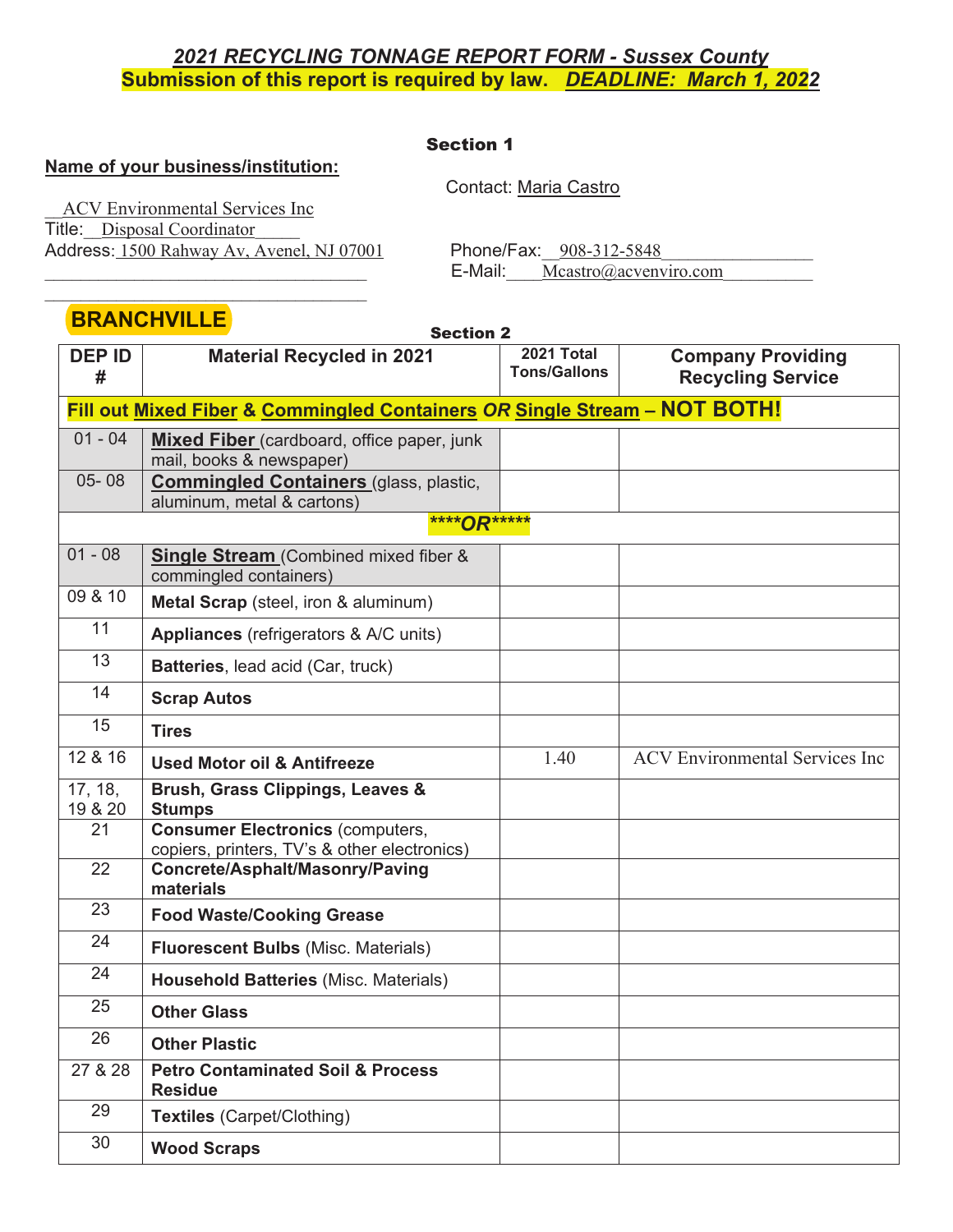### Section 1

## **Name of your business/institution:**

Contact: Maria Castro

\_\_ACV Environmental Services Inc Title: Disposal Coordinator Address: 1500 Rahway Av, Avenel, NJ 07001 Phone/Fax: 908-312-5848

 $\mathcal{L}_\text{max}$ 

 $E$ -Mail: Mcastro@acvenviro.com

# **LAFAYETTE**

|                    | <b>Section 2</b>                                                                        |                                   |                                                      |  |
|--------------------|-----------------------------------------------------------------------------------------|-----------------------------------|------------------------------------------------------|--|
| <b>DEP ID</b><br># | <b>Material Recycled in 2021</b>                                                        | 2021 Total<br><b>Tons/Gallons</b> | <b>Company Providing</b><br><b>Recycling Service</b> |  |
|                    | Fill out Mixed Fiber & Commingled Containers OR Single Stream - NOT BOTH!               |                                   |                                                      |  |
| $01 - 04$          | <b>Mixed Fiber</b> (cardboard, office paper, junk<br>mail, books & newspaper)           |                                   |                                                      |  |
| $05 - 08$          | <b>Commingled Containers (glass, plastic,</b><br>aluminum, metal & cartons)             |                                   |                                                      |  |
|                    | ****OR*****                                                                             |                                   |                                                      |  |
| $01 - 08$          | <b>Single Stream</b> (Combined mixed fiber &<br>commingled containers)                  |                                   |                                                      |  |
| 09 & 10            | Metal Scrap (steel, iron & aluminum)                                                    |                                   |                                                      |  |
| 11                 | <b>Appliances</b> (refrigerators & A/C units)                                           |                                   |                                                      |  |
| 13                 | Batteries, lead acid (Car, truck)                                                       |                                   |                                                      |  |
| 14                 | <b>Scrap Autos</b>                                                                      |                                   |                                                      |  |
| 15                 | <b>Tires</b>                                                                            |                                   |                                                      |  |
| 12 & 16            | <b>Used Motor oil &amp; Antifreeze</b>                                                  | 0.65                              | <b>ACV</b> Environmental Services Inc                |  |
| 17, 18,<br>19 & 20 | Brush, Grass Clippings, Leaves &<br><b>Stumps</b>                                       |                                   |                                                      |  |
| 21                 | <b>Consumer Electronics (computers,</b><br>copiers, printers, TV's & other electronics) |                                   |                                                      |  |
| 22                 | Concrete/Asphalt/Masonry/Paving<br>materials                                            |                                   |                                                      |  |
| 23                 | <b>Food Waste/Cooking Grease</b>                                                        |                                   |                                                      |  |
| 24                 | <b>Fluorescent Bulbs (Misc. Materials)</b>                                              |                                   |                                                      |  |
| 24                 | <b>Household Batteries (Misc. Materials)</b>                                            |                                   |                                                      |  |
| 25                 | <b>Other Glass</b>                                                                      |                                   |                                                      |  |
| 26                 | <b>Other Plastic</b>                                                                    |                                   |                                                      |  |
| 27 & 28            | <b>Petro Contaminated Soil &amp; Process</b><br><b>Residue</b>                          |                                   |                                                      |  |
| 29                 | Textiles (Carpet/Clothing)                                                              |                                   |                                                      |  |
| 30                 | <b>Wood Scraps</b>                                                                      |                                   |                                                      |  |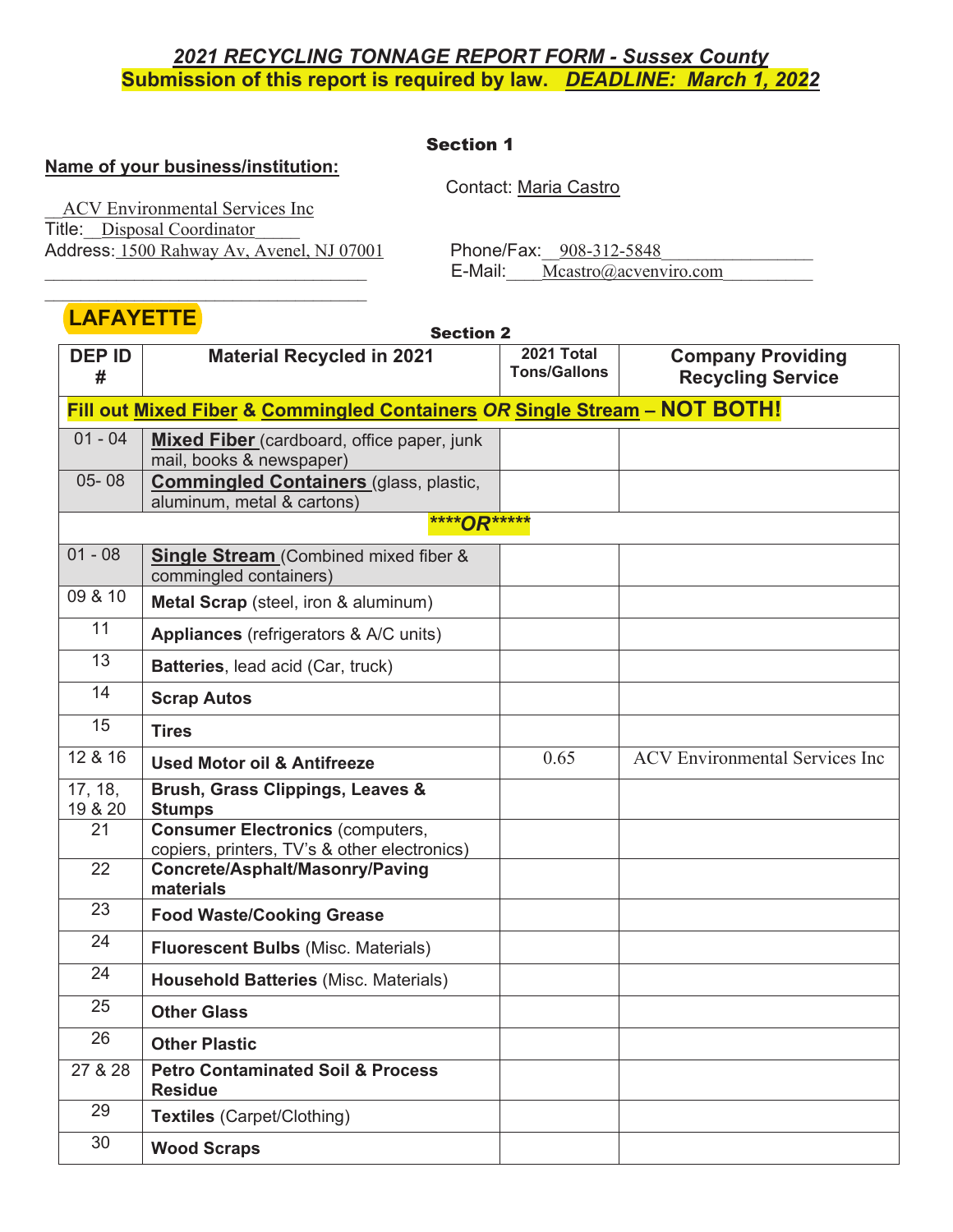## Section 1

## **Name of your business/institution:**

Contact: Maria Castro

\_\_ACV Environmental Services Inc Title: Disposal Coordinator Address: 1500 Rahway Av, Avenel, NJ 07001 Phone/Fax: 908-312-5848

 $\mathcal{L}_\text{max}$ 

E-Mail: Mcastro@acvenviro.com

# **SPARTA**

| <u>דו הורות וט</u> | <b>Section 2</b>                                                                        |                                   |                                                      |
|--------------------|-----------------------------------------------------------------------------------------|-----------------------------------|------------------------------------------------------|
| <b>DEP ID</b><br># | <b>Material Recycled in 2021</b>                                                        | 2021 Total<br><b>Tons/Gallons</b> | <b>Company Providing</b><br><b>Recycling Service</b> |
|                    | Fill out Mixed Fiber & Commingled Containers OR Single Stream - NOT BOTH!               |                                   |                                                      |
| $01 - 04$          | <b>Mixed Fiber</b> (cardboard, office paper, junk<br>mail, books & newspaper)           |                                   |                                                      |
| $05 - 08$          | <b>Commingled Containers (glass, plastic,</b><br>aluminum, metal & cartons)             |                                   |                                                      |
|                    | ****OR*****                                                                             |                                   |                                                      |
| $01 - 08$          | <b>Single Stream</b> (Combined mixed fiber &<br>commingled containers)                  |                                   |                                                      |
| 09 & 10            | Metal Scrap (steel, iron & aluminum)                                                    | 0.05                              | <b>ACV</b> Environmental Services Inc                |
| 11                 | Appliances (refrigerators & A/C units)                                                  |                                   |                                                      |
| 13                 | Batteries, lead acid (Car, truck)                                                       |                                   |                                                      |
| 14                 | <b>Scrap Autos</b>                                                                      |                                   |                                                      |
| 15                 | <b>Tires</b>                                                                            |                                   |                                                      |
| 12 & 16            | <b>Used Motor oil &amp; Antifreeze</b>                                                  |                                   |                                                      |
| 17, 18,<br>19 & 20 | Brush, Grass Clippings, Leaves &<br><b>Stumps</b>                                       |                                   |                                                      |
| 21                 | <b>Consumer Electronics (computers,</b><br>copiers, printers, TV's & other electronics) |                                   |                                                      |
| 22                 | Concrete/Asphalt/Masonry/Paving<br>materials                                            |                                   |                                                      |
| 23                 | <b>Food Waste/Cooking Grease</b>                                                        |                                   |                                                      |
| 24                 | <b>Fluorescent Bulbs (Misc. Materials)</b>                                              |                                   |                                                      |
| 24                 | <b>Household Batteries (Misc. Materials)</b>                                            |                                   |                                                      |
| 25                 | <b>Other Glass</b>                                                                      |                                   |                                                      |
| 26                 | <b>Other Plastic</b>                                                                    |                                   |                                                      |
| 27 & 28            | <b>Petro Contaminated Soil &amp; Process</b><br><b>Residue</b>                          |                                   |                                                      |
| 29                 | <b>Textiles (Carpet/Clothing)</b>                                                       |                                   |                                                      |
| 30                 | <b>Wood Scraps</b>                                                                      |                                   |                                                      |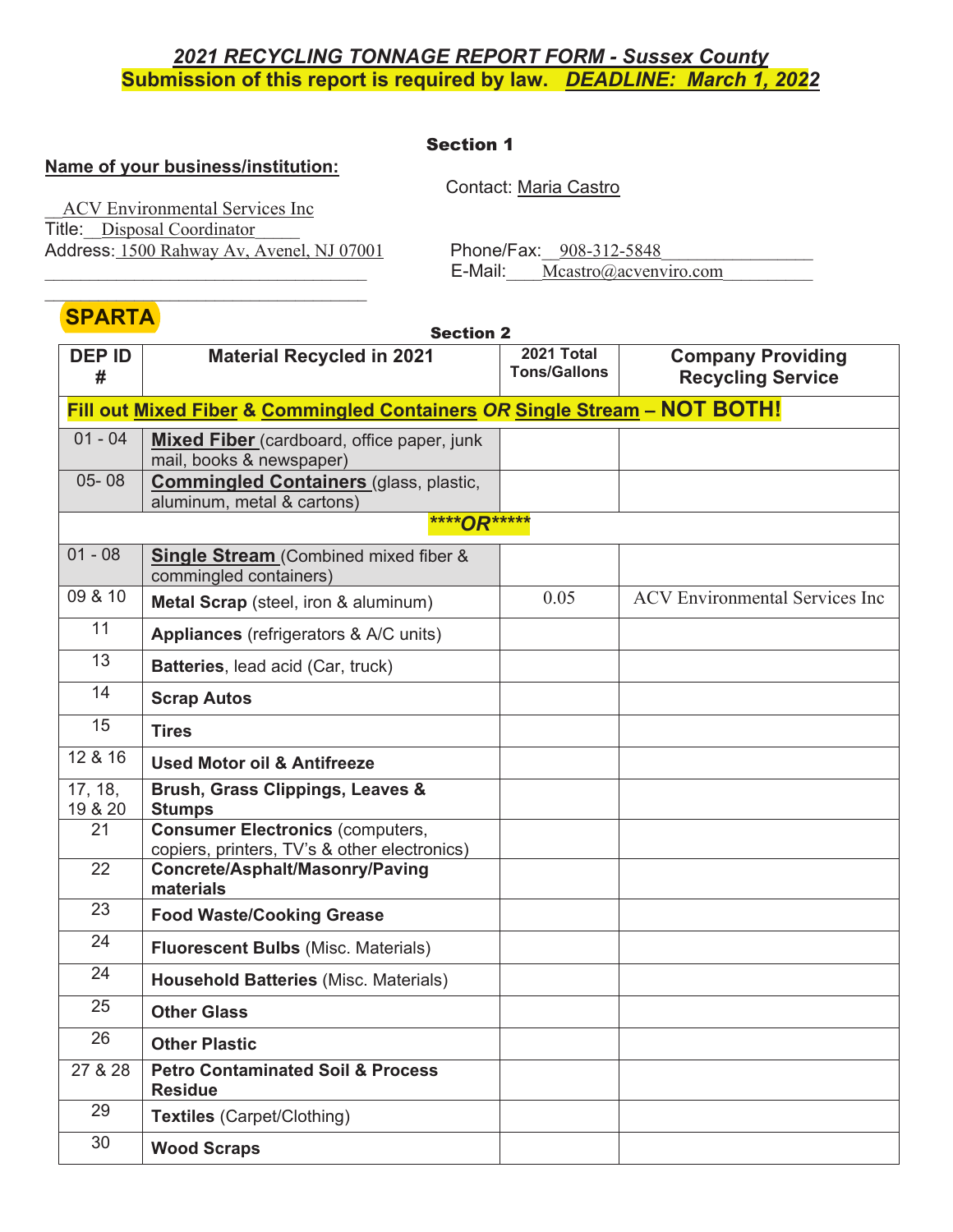| <b>MAIL OR FAX COMPLETED REPORT TO:</b> |      | Town              |
|-----------------------------------------|------|-------------------|
|                                         |      | <b>Address</b>    |
|                                         |      | <b>Fax:</b><br>or |
| <b>Questions:</b>                       | Ext# | Email:            |

Or: Dawn Latincsics - SCMUA 34 State Route 94, Lafayette, NJ 07848; Fax: 973-579-7819; dlatincsics@scmua.org

### **Important Note**

Each year, as required by the New Jersey Department of Environmental Protection (NJDEP) Recycling Regulations, NJAC 7:26A-10.3, all businesses and institutions, including multifamily housing owners or their agents, must report the weight in tons of materials collected for recycling from their premises. *Every Sussex County municipality is required to file an*  annual report documenting recycling tonnage with the NJDEP and information is needed from all commercial and institutional establishments. In addition this report verifies your recycling efforts as required by ordinance.

### **Instructions for Completion of 2021 Recycling Tonnage Report**

### Section 1

Please type or print the name of your business, address, and contact information. Also provide the type of business or institution, for example, school, office, restaurant, etc. *Only report tonnage for materials recycled from January 1, 2021, through December 31, 2021.* 

### Section 2

The list of materials, with NJDEP ID # 1 to # 30, includes mandated recyclables, as well as commonly recycled materials. Print the weight in tons of that material and the name of your recycling hauler or end market.

- If you do not know the weight in tons, you may list pounds, cubic yards, gallons, square yards for rugs, number of units for lead-acid batteries, tires, electronics, fluorescent lights. Be sure to print the unit of weight/measurement next to each item; for example, 7.5 tons, 25 gallons, 2 units.
- If your recycling hauler reports the tonnage to your municipality on your behalf, please leave the "Tons" column blank.

To complete the "Company Providing Recycling Services" column:

- List name of hauler or end market. If that company reports the tonnage numbers on your company's behalf, please indicate that. We will cross-check your report with the information that the recycling company provides.
- If your landlord or a property management company is responsible for your recycling, list the appropriate name and phone number. We will contact them for the tonnage numbers.
- If you take your recyclables directly to a municipal or county recycling depot, provide the name and location for each of those materials. You do not have to fill in the tonnage weight information for those materials.
- Use a separate sheet of paper for multiple business locations or vendors.

### **Definitions of Materials**

### **Paper**

**01** - **Corrugated** - Containers and similar paper items usually used to transport supplies, equipment parts or other merchandise.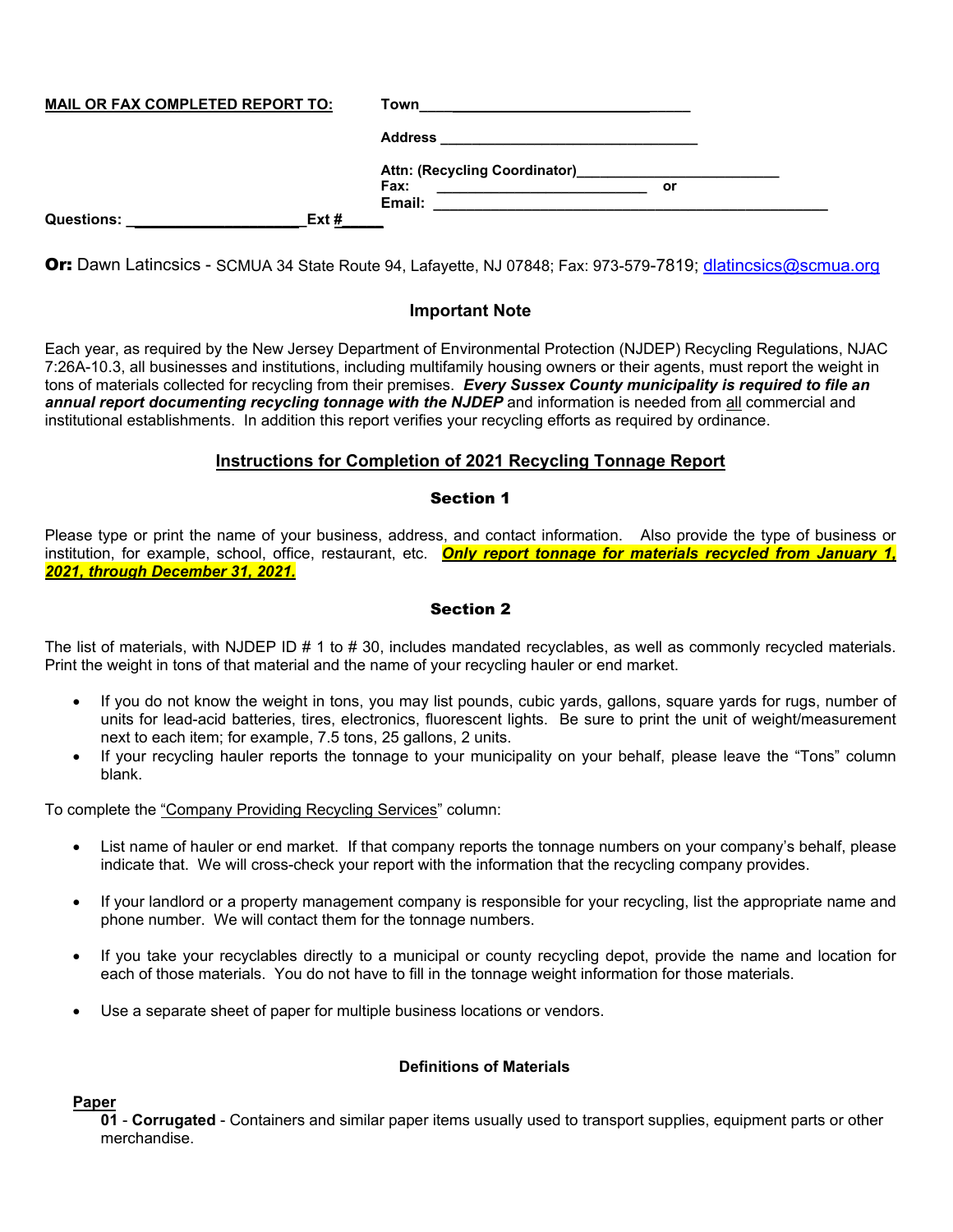**02 - Mixed Office and Computer Paper** - Any and all types of "office-type" paper including, but not limited to: computer paper, hi-grade white paper, typing paper, copier paper, onion-skin, tissue paper, notepad, envelopes, manila folders and colored paper, or any mix thereof.

**03 - Newspaper** - All paper marketed as newsprint or newspaper and containing at least 70% newsprint or newspaper (American Forest and Paper Association grades #6, #7 and #8 news).

**04 - Other Paper/Magazines/Junk Mail** - All paper, which is not defined, as corrugated, mixed office paper, computer paper or newspaper. Examples are as follows: magazine stock, telephone directories, wrapping paper, chip board, books, and grocery bags. [papers coated with plastic, film or foil and paper contaminated with food should not be included]

#### **Containers**

**05 - Glass Containers** - All glass containers used for packaging food or beverages.

**06 - Aluminum Cans** - Food and beverage containers made entirely of aluminum.

**07 - Steel Cans** - Rigid containers made exclusively or primarily of steel or tin-plated steel and steel and aluminum cans used to store food, beverages, paint and a variety of other household and consumer products including propane tanks and motor oil filters.

**08 - Plastic Containers** - Containers such as polyethylene terephthalate (PETE - #1) soda bottles, high density polyethylene (HDPE - #2) milk, water or detergent bottles, vinyl (V - #3), low density polyethylene (LDPE -#4) containers, or polyvinyl chloride (PVC - #5) bottles and rigid and foam polystyrene (PS - #6).

#### **Metal**

**09 - Ferrous / Iron / Steel**- All ferrous scrap is magnetic and rusts such as structural steel or cast-iron components.

**10 - Non-Ferrous / Aluminum Scrap** - All non-container aluminum, copper, zinc, brass, and other metals, which generally do not rust and are not magnetic.

**11 - White Goods and Light Iron** - All appliances such as washers, dryers, refrigerators, etc. as well as products made from sheet iron, such as shelving, file cabinets, metal desks, recycled or reconditioned steel drums and other non-structural ferrous scrap.

#### **Auto**

**12 - Anti-freeze** - All automotive engine coolant consisting of a mixture of ethylene glycol and water or propylene glycol and water.

**13 - Batteries, Lead-Acid** - Batteries from automobiles, trucks, other vehicles and machinery and equipment. This DOES NOT include household batteries. (See #21).

**14 - Scrap Autos** - Crushed or shredded automobile or truck bodies excluding auto shredder residue or "fluff".

**15 - Tires** - Rubber-based scrap automotive, truck or specialty (e.g., forklift) tires. NOTE: This material must be recycled at a registered, exempted or pending "Class B" recycling facility (see Appendix B for a list of registered facilities).

**16 - Used Motor Oil** - petroleum based or synthetic oil which, through use, storage, or handling, has become unsuitable for its original purpose due to the presence of impurities or loss of original properties. Used motor oil filters shall be reported as item 7, steel containers.

#### **Yard Material / Vegetative Waste**

**17 - Brush/Tree Parts** - Branches and woodchips generated from residential and institutional sources (e.g., storm damage and pruning activities).

**18 - Grass Clippings** - Grass clippings derived from the mowing of lawns or other grassy areas.

**19 - Leaves** - Leaves and other yard debris excluding grass and brush, from residential, institutional, commercial, or industrial sources.

**20 - Stumps** - Unfinished wood from commercial land clearing activities. NOTE: This material must be recycled at a registered, exempted or pending "Class B" recycling facility.